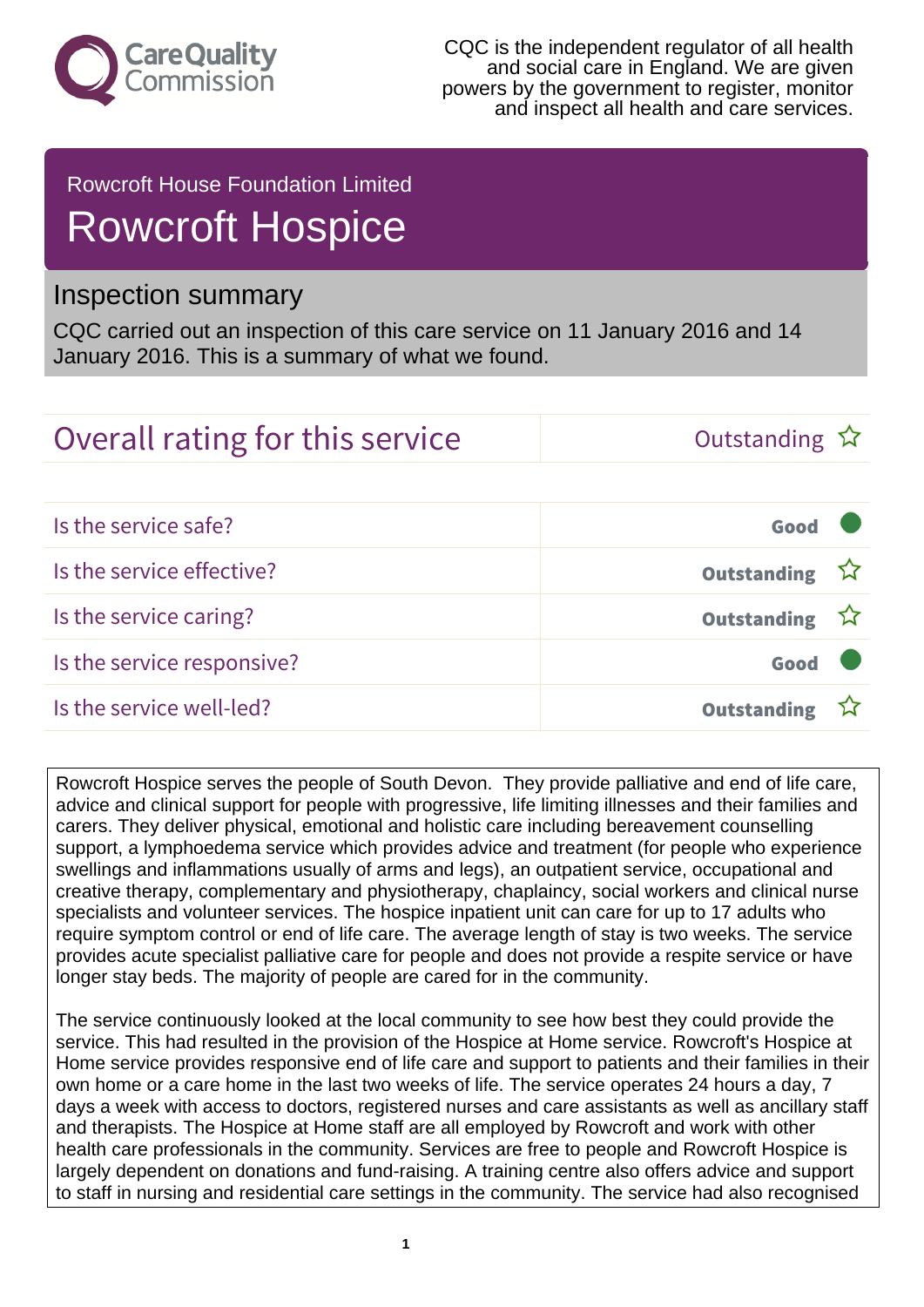

a need to provide specialist training and end of life care for people living with dementia and their carers and had established links with homeless communities.

This inspection was carried out on 11 and 14 January 2016 by one inspector, a pharmacist inspector, an expert by experience and a specialist advisor in palliative care. It was an unannounced inspection. There was a manager in post who was registered with the Care Quality Commission (CQC). A registered manager is a person who has registered with the CQC to manage the service. Like registered providers, they are 'registered persons'. Registered persons have legal responsibility for meeting the requirements in the Health and Social Care Act 2008 and associated Regulations about how the service is run. They oversaw the running of the service and were supported by a leadership team that included the chief executive and directors and department managers.

Information about the needs of the local population had been used to develop specialist support such as the expansion of the hospice at home service. The service provided outstanding end of life care and people were enabled to experience a comfortable, dignified and pain-free death.

Staff were trained appropriately and had a good knowledge of each person and of how to meet their specific support needs. Staff went that extra mile to ensure people's needs were met in a holistic way including support for people's loved ones.

People's feedback was actively sought, encouraged and acted on. People and relatives were overwhelmingly positive about the service they received. They told us they were extremely satisfied about the staff approach and about how their care and treatment was delivered. Staff approach was kind and compassionate. Relatives told us, "The care was first class, the staff were all so considerate and helpful no matter the problem and what a wonderful place." People's feedback about the caring approach of the service and staff was overwhelmingly positive and described it as "Fantastic" and "A1". Clear information about the service, the facilities, and how to complain or comment was provided to people and visitors.

Staff were trained in how to protect people from abuse and harm. They knew how to recognise signs of abuse and how to raise an alert if they had any concerns. Risk assessments were centred on the needs of the individual. Each risk assessment included clear measures to reduce identified risks and guidance for staff to follow or make sure people were protected from harm. Accidents and incidents were recorded and monitored to identify how the risks of recurrence could be reduced.

There were sufficient staff on duty to meet people's needs. Staffing levels were calculated and adjusted according to people's changing needs. There were thorough recruitment procedures in place which included the checking of past conduct and suitability from previous employment to ensure staff were suitable to work with vulnerable people.

Staff knew each person well and understood how people may feel when they were unwell or approached the end of their life. They responded to people's communication needs. People were at the heart of the service and were fully involved in the planning and review of their care, treatment and support. Plans in regard to all aspects of their medical, emotional and spiritual needs were personalised and written in partnership with people. Staff delivered support to people according to their individual plans and provided outstanding care.

The environment was an older style building and had been well utilised for ease of access for people. It was welcoming, well maintained and suited people's needs. The clinics, therapies and